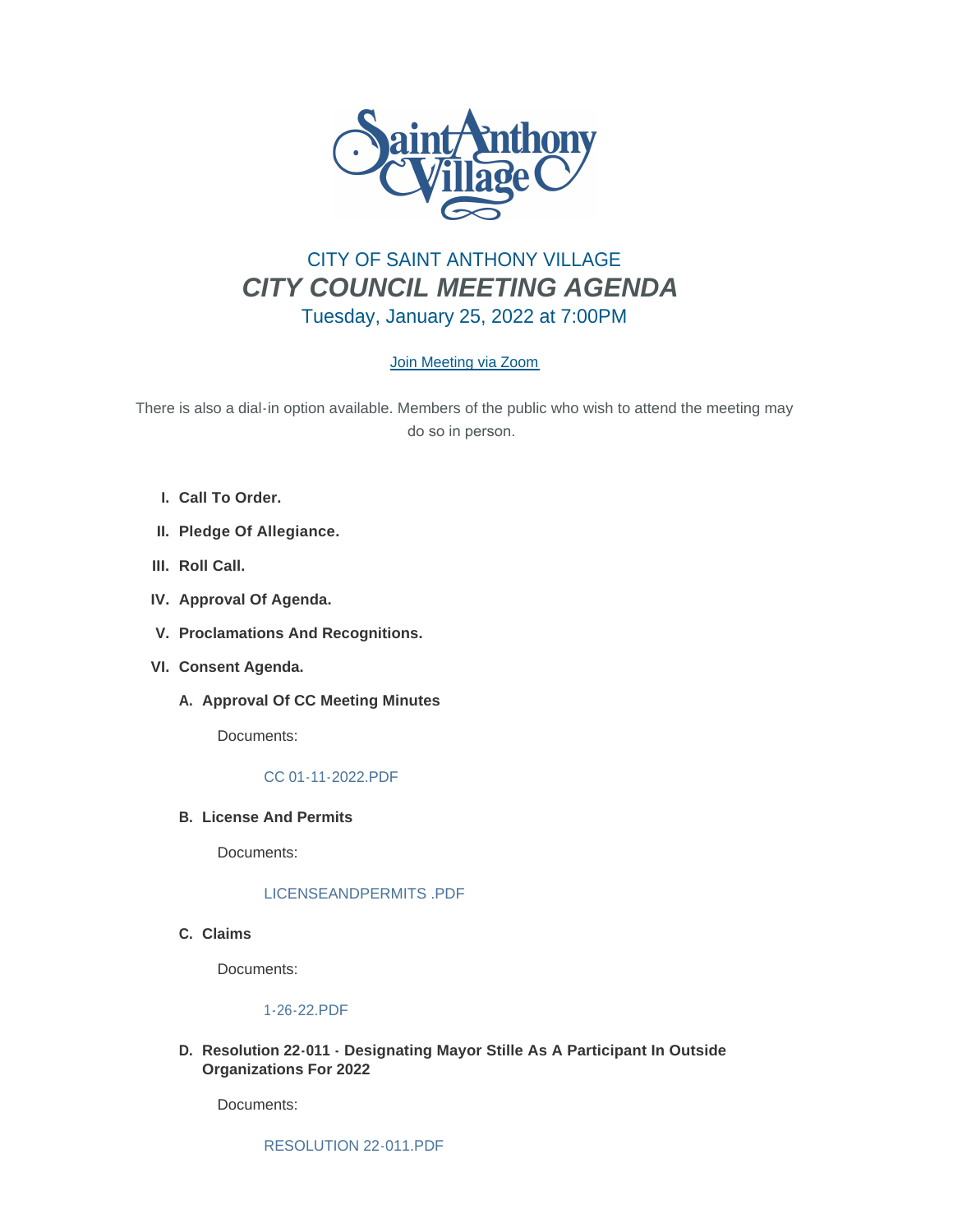**Resolution 22-012 - Designating Councilmember Jensen As A Participant In E. Outside Organizations For 2022**

Documents:

#### [RESOLUTION 22-012.PDF](http://www.savmn.com/AgendaCenter/ViewFile/Item/609?fileID=6530)

**Resolution 22-013 - Designating Councilmember Randle As A Participant In F. Outside Organizations For 2022**

Documents:

# [RESOLUTION 22-013.PDF](http://www.savmn.com/AgendaCenter/ViewFile/Item/610?fileID=6531)

**Resolution 22-014 - Designating Councilmember Walker As A Participant In G. Outside Organizations For 2022**

Documents:

#### [RESOLUTION 22-014.PDF](http://www.savmn.com/AgendaCenter/ViewFile/Item/611?fileID=6532)

**Resolution 22-015 - Designating Councilmember Webster As A Participant In H. Outside Organizations For 2022**

Documents:

#### [RESOLUTION 22-015.PDF](http://www.savmn.com/AgendaCenter/ViewFile/Item/612?fileID=6533)

- **Public Hearing. VII.**
- **Reports From Commission And Staff. VIII.**
	- **Resolution 22-016- Approving A Request For A Conditional Use Permit For An A. Electronic Dynamic Display At 3303 33rd Ave NE In The "ROS", Recreation Open Space Zoning District**

Paul Morita, Planning Commissioner Vice-Chair, presenting.

Documents:

[COVER MEMO.PDF](http://www.savmn.com/AgendaCenter/ViewFile/Item/619?fileID=6545) [PRESENTATION.PDF](http://www.savmn.com/AgendaCenter/ViewFile/Item/619?fileID=6540) [APPLICATION AND SUPPORTING MATERIALS.PDF](http://www.savmn.com/AgendaCenter/ViewFile/Item/619?fileID=6544) [PUBLIC COMMENT.PDF](http://www.savmn.com/AgendaCenter/ViewFile/Item/619?fileID=6543) [PUBLIC HEARING NOTICE.PDF](http://www.savmn.com/AgendaCenter/ViewFile/Item/619?fileID=6541) [RESOLUTION 22-016.PDF](http://www.savmn.com/AgendaCenter/ViewFile/Item/619?fileID=6542)

#### **General Business Of Council. IX.**

**Snow And Ice Control Presentation A.**

Jeremy Gumke, Public Works Director, presenting.

Documents:

# [PRESENTATION.PDF](http://www.savmn.com/AgendaCenter/ViewFile/Item/618?fileID=6536)

**Reports From City Manager And Council Members. X.**